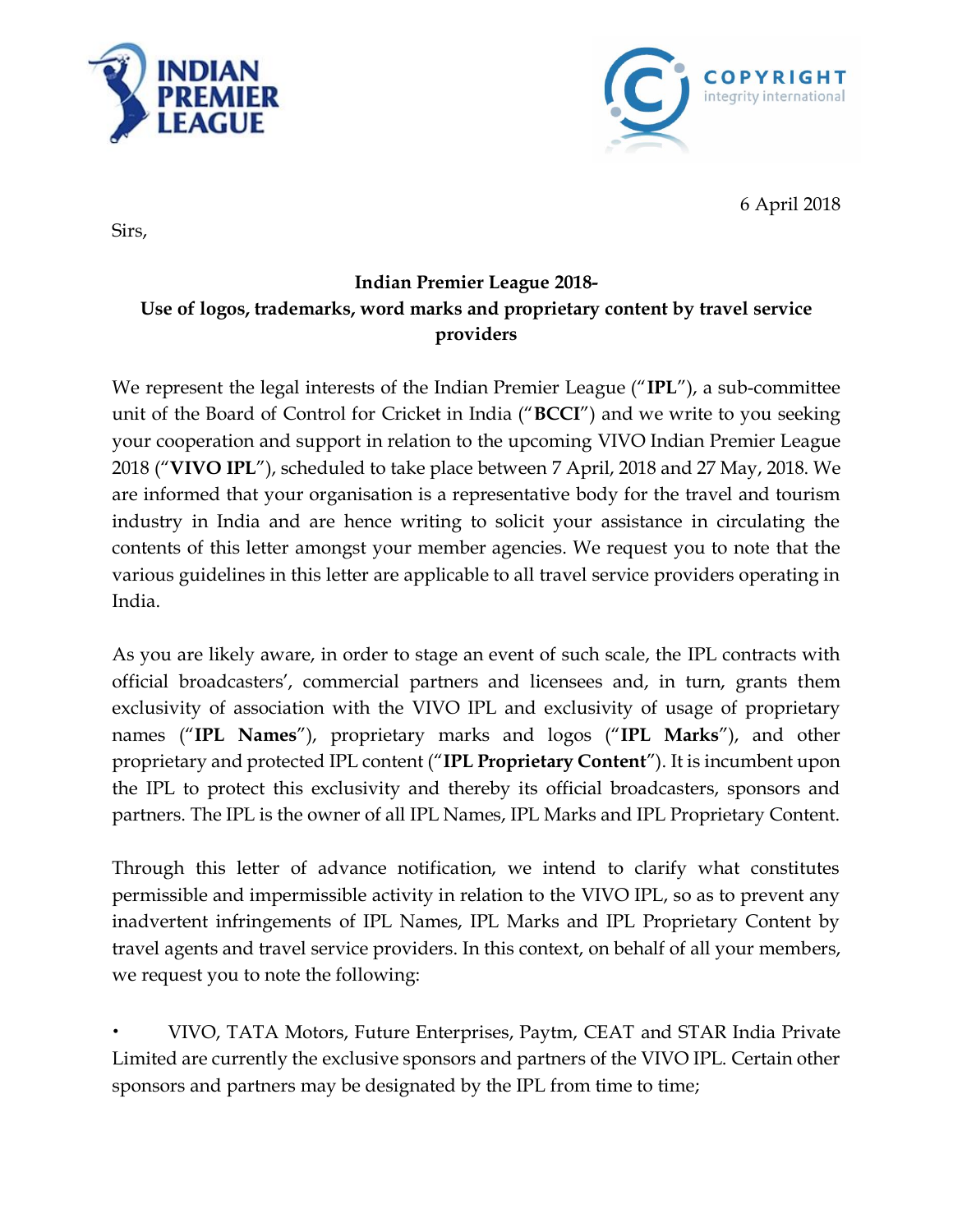• Travel service providers are permitted to tie-up with individual franchises participating in the VIVO IPL and to use only the names and marks of the franchise they are associated with in promoting and making available travel and tour packages;

In the event that your members have entered into a formal arrangement with any of the franchisees participating in the IPL, as a partner or sponsor, please be advised that such association permits your members to use only the names, marks, designation and proprietary content of the franchise (as agreed with such franchise owner) and does not permit your members, by means of such relationship, to use IPL Names, IPL Marks and IPL Proprietary Content, or associate or claim association in any other way, either expressly or impliedly, with the IPL;

• Tickets to VIVO IPL matches may be sold or otherwise included for commercial purposes as part of a travel or tour package (e.g., combining match tickets with flights and/or a hotel room for the night). However, please note that terms such as 'IPL Tickets' may not be used in promoting the travel and tour packages. Your members may only refer to the name of the IPL franchise, if any, that they have associated with;

• Should any of your members fail to adhere to the above, we will engage with your members to bring to your members' attention the permissible parameters of activity and work with your members to resolve the matter. However, should such activities persist, your members will be deemed to have knowingly breached the applicable guidelines and exclusive rights granted by the IPL to its sponsors and we will have no other option but to initiate further necessary action, including legal recourse, on behalf of the IPL.

For your information, the IPL has engaged the services of a specialised agency to monitor, on a daily basis, the usage of IPL Names, IPL Marks and IPL Proprietary Content by travel service providers during the VIVO IPL. Further, the VIVO IPL 2018 Brand and Content Protection Guidelines are available for your reference on the official VIVO IPL website: [http://www.iplt20.com/.](http://www.iplt20.com/about/2016/brand-and-content-protection-guidelines)

As you will understand, the IPL must act to protect its and its official broadcasters', sponsors' and partners' rights. If you or your members, have any questions or enquiries relating to this letter or encounter any difficulty in complying with any of the above or require clarification as to how your members can avoid infringements of IPL's intellectual property rights, please do not hesitate to contact us at: **bcciipl@copyrightintegrity.com.**